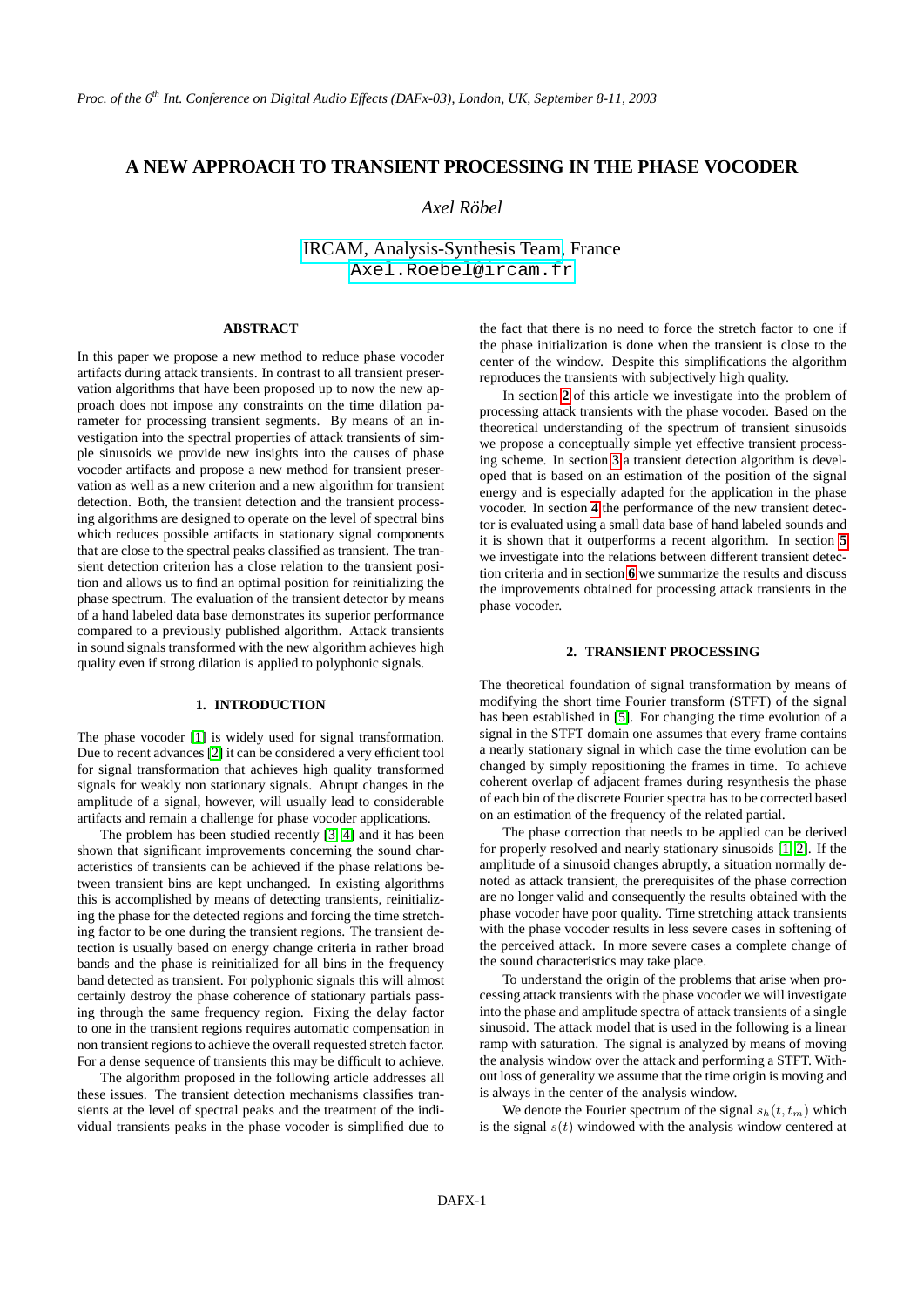

<span id="page-1-2"></span>Figure 1: *Center of gravity of partial energy (according to eq. [\(4\)](#page-2-1)) as a function of transient position under the analysis window for transient partials with fixed frequency* w = 0.2π *and different length of linear ramp (in percent of window size). Window type used is rectangular (left) and hanning (right). The thresholds* C<sup>e</sup> *(see text) indicating proper transient position for phase reinitialization are marked.*

time position  $t_m$ ,  $h(t, t_m)$ , to be

<span id="page-1-0"></span>
$$
S_h(w, t_m) = A(w, t_m) e^{j\phi(w, t_m)}.
$$
 (1)

Here w is the frequency in rad and  $A(w,.)$  and  $\phi(w,.)$  are the amplitude and phase spectrum respectively. As shown in [\[6\]](#page-5-6) the center of gravity (COG) of the instantaneous energy of the windowed signal  $s_h(t, t_m)$  defined as

<span id="page-1-1"></span>
$$
t_{cg} = \frac{\int t s_h(t, t_m)^2 dt}{\int s_h(t, t_m)^2 dt},\tag{2}
$$

can be calculated by means of

$$
t_{cg} = \frac{\int -\frac{\partial \phi(w, t_m)}{\partial w} A(w, t_m)^2 dw}{\int A(w, t_m)^2 dw}.
$$
 (3)

The negative phase derivative, called group delay, determines the contribution of a frequency to this position. While equations [\(1\)](#page-1-0) - [\(3\)](#page-1-1) are derived for time continuous signals the same type of relations can be established for the DFT of discrete time signals where the integrations have to be replaced by summations and the differentiation with respect to frequency is understood to be performed using the properly interpolated DFT spectrum. The origin of the coordinate system for the sample positions has to be chosen consistently when calculating the DFT. Note, that the differentiation of the phase with respect to frequency, the group delay, is equal to the time reassignment operator which is calculated efficiently by means of a Fourier transform (or DFT) of the signal using a modified analysis window [\[7\]](#page-5-7).

If the analysis window is moved from the left over the attack of the sinusoid the COG is first located to the right of the window center and correspondingly the average phase derivative is negative. Due to the small duration of the windowed signal the band width of the peak is large. Moving the window further to the right results in the COG moving to the left such that the absolute value of the phase slope is decreasing together with the bandwidth of the peak. Finally, the phase slope becomes zero and the peak reaches its minimum bandwidth if the window has completely moved over the attack transient in which case we have reached the stationary part of the sinusoid.

The main problem of the phase vocoder when processing attack transients is the fact that the transient signal does not have a predictable relation to the previous frames such that a reinitialization of the phase spectrum is inevitable if the shape of the transient signal shall be recreated. After reinitialization of the phase spectrum two further problems require investigation. The phase slope itself and its change with the window position as well as the change in peak bandwidth are violating the assumptions that are made for deriving the phase manipulations to be applied when time stretching a signal with the phase vocoder.

First we consider the phase slope that is changing with the position of the transient within the window. In fig. [1](#page-1-2) the decrease of the COG (the decay of the phase slope) is shown that results if the analysis window moves over sinusoids having an attack transient of different ramp length. The analysis windows that have been used in fig. [1](#page-1-2) are a rectangular (left) and a hanning window (right). The ramp length of the attack phase is given in percent of the analysis window length and the window position is given in terms of the position of the right end of the window relative to the start of the attack. The window position is normalized by window length and expressed in percent of the window length. As shown in fig. [1](#page-1-2) the relation between COG (and with it the phase slope) and transient position is nearly linear over a wide range of positions, especially, if the transient is close to the window center. This is advantageous because a linear relation is handled without any error by the standard phase vocoder algorithm. In this case the frequency that will be estimated for the different bins within a single peak would deviate by a constant offset from the frequency of the sinusoid and the time scaling procedure would result in correctly predicted phase spectra. For frame relocation with offsets smaller than an 8th part of the analysis window the error in the phase spectrum is negligible such that the discontinuities are prop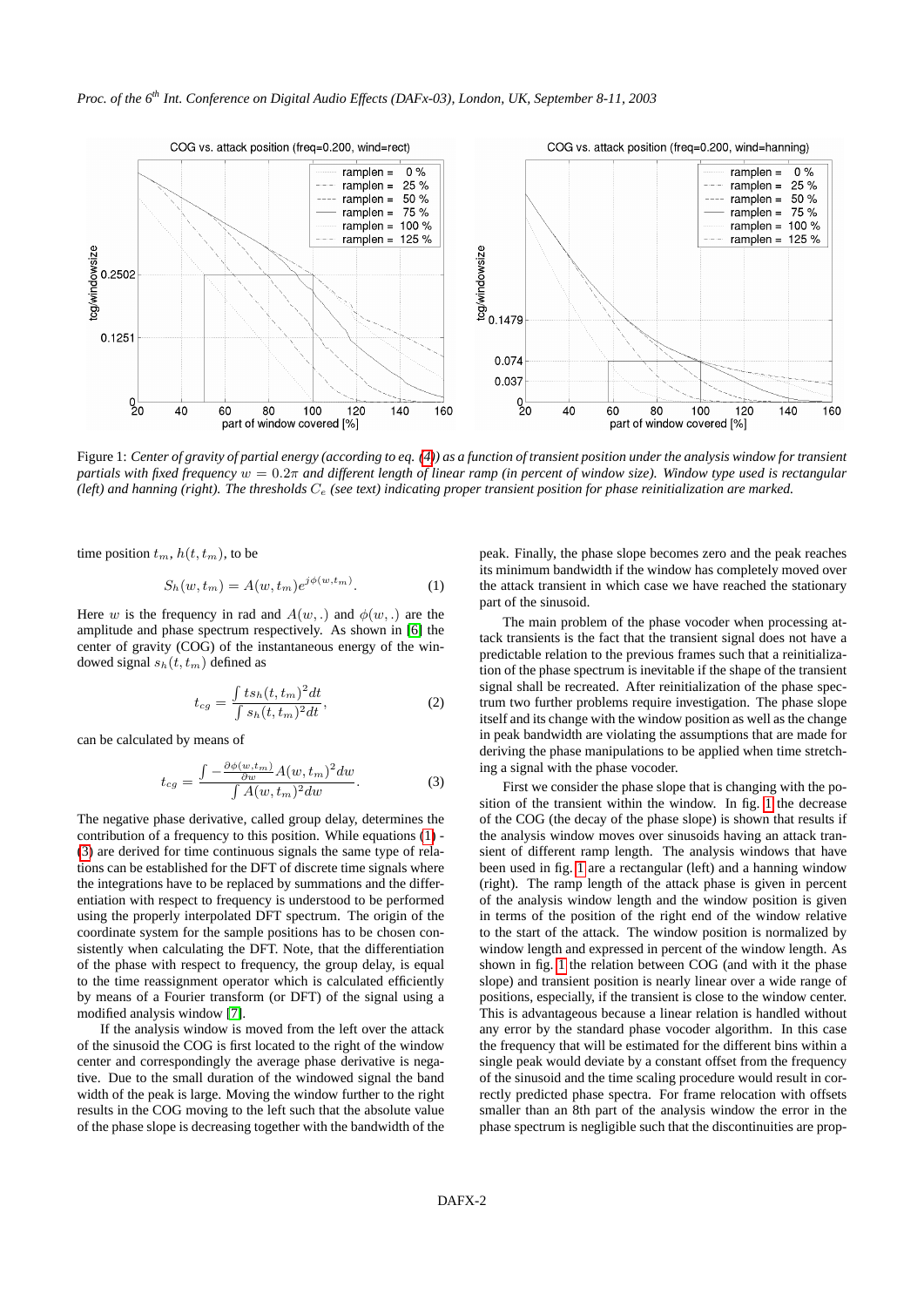erly located and coherend overlap and add is guarranteed.

The second problem is due to the fact that the amplitude spectrum, i.e. the peak bandwidth and side lobe positions, are kept unchanged when the frame is repositioned within the phase vocoder. The evolution of the amplitude spectrum depends in a complicated manner on the transient position and on the form of the transient such that it appears to be impossible to adapt the amplitude spectrum according to the new frame position. To be able to quantify the error made by the phase vocoder when relocating transient signals we have studied the normalized root mean squared error (NRMSE) between the signal frame after relocation with the correct signal at the new frame position taking into account a synthesis window eual to the analysis window. We found that the total NRMSE due to phase and amplitude errors decreases with decreasing frame offset during relocation of the frame and with increasing overlap between transient sinusoid and the analysis window. To give an idea of the error range we note that for a step transient the NRMSE is below 25% for transient positions in the center of the window and if the frame relocation offset is smaller than an 8th part of the window size.

Concerning the optimal position of the transient for phase initialization there exist two arguments that both require the phase reinitialization to take place if the transient is close to the window center. The first reason concerns the exact reconstruction of the transient during synthesis. Because the transient is reproduced without any error only in the frame that gets the phases of the transient bins reinitialized the reinitialization should take place when the impact of the reconstructed transient on the output signal is largest The second argument is concerned with the error in transient position. Reinitialization of the phases will produce the transient at the very same position where it was located in the analysis window. During synthesis the frame is repositioned to its new location using the frame center as time reference. To avoid the need to reposition the transient to properly fit into the transformed time evolution phase reinitialization should take place when the transient is in the center of the window.

#### **2.1. A new method for transient processing**

Based on the results obtained so far we may present the principles for a new method for treating transients in the phase vocoder. The basic idea is to determine whether a peak is part of an attack transient by means of its COG. A COG threshold  $C_e$  is used to determine when the transient is sufficiently close to the window center to reinitialize the phases of the transient bins. If the COG is above the threshold we assume to be in a situation where the attack is close to the start of the window such that reinitialization of the phase is still not appropriate. Because we are in front of an attack we may, however, without perceivable consequences reuse the frequency and amplitude values estimated in the same bin in the previous frame for phase vocoder processing.

If the COG falls below  $C_e$  we suppose that the attack transient is located close to the center of the analysis window and at this point we reinitialize the phase for the related bins and restart with phase vocoder processing in the next frame. The reinitialization of the phase exactly reproduces the attack transient for the spectral peak. Due to the fact that the previous frames did not contribute to the transient its amplitude will be slightly to low which can be compensated by increasing the amplitude of the reinitialized bins by 50%.

#### **2.2. Determining transient position**

To be able to determine transient positions for sinusoidal components that are part of a conglomerate spectrum we need to modify the estimation of the COG such that it operates local in frequency. This is achieved by means of considering each spectral peak independently and limit the integral in eq. [\(3\)](#page-1-1) to the frequencies located between the amplitude minimum surrounding each peak. Consequently, the COG is calculated using

<span id="page-2-1"></span>
$$
t_{cg} = \frac{\int_{w_l}^{w_h} -\frac{\partial \phi(w, t_m)}{\partial w} A(w, t_m)^2 dw}{\int_{w_l}^{w_h} A(w, t_m)^2 dw},
$$
(4)

where  $w_l$  and  $w_h$  are the positions of the amplitude minima below and above the current maximum respectively. Due to the amplitude weighting taking place the difference between eq. [\(3\)](#page-1-1) and eq. [\(4\)](#page-2-1) will be small as long as the partial is sufficiently resolved. For sinusoids that are to close in frequency to be individually resolved the treatment of individual peaks performs a somewhat arbitrary signal decomposition which nevertheless will correctly detect transient situations as long as all the sinusoids that are contributing to the same peak are transient.

From fig. [1](#page-1-2) we conclude that by means of a simple threshold test for the COG of the peak main lobe we may detect whether the attack is roughly positioned in the center of the analysis window. Note, that in the coordinate system used to express transient position in fig. [1](#page-1-2) the optimal transient position varies with the ramp length of the transient. Moreover, the thresholds to apply to obtain a desired transient position depend on the analysis window that is used. By means of comparing the COG evolution for different transient forms and window types (besides the ones shown in fig. [1](#page-1-2) we analyzed triangular, hamming, and blackman windows) we have found that the center of the attack transient is properly positioned close to the window center if the COG is close to the COG of a linear ramp starting exactly on the left side of the analysis window (window position equals 100%). Therefore, the COG that is related to a linear ramp just starting at the left side of the analysis window has been selected as threshold  $C_e$  that will be used to determine when the phase spectrum of the transient bins should be reinitialized.

#### **3. TRANSIENT DETECTION**

<span id="page-2-0"></span>There exist many approaches to detect attack transients [\[3,](#page-5-2) [8,](#page-5-8) [4,](#page-5-3) [9\]](#page-5-9). In contrast to the algorithm proposed here all those methods are based on the energy evolution in frequency bands. This, however, is not a fundamental difference and we will show in section **[5](#page-4-0)** that the COG and the energy derivative with respect to time are qualitatively similar functions. As a further difference we note that all but the last of these algorithms work with rather low frequency resolution classifying frequency bands instead of single peaks, only.

The basic idea of the proposed transient detection scheme is straightforward. A transient peak is detected whenever the COG of the peak is above a threshold. Two problems prevent the simple use of this rule. First the phase reinitialization of all partials that belong to the same transient has to be synchronized to prevent a disintegration of the perceived attack. Second, in the case of noise or dense partials (dense here is related to the frequency resolution of the analysis window) amplitude modulation with a modulation rate in the order of the window length may result which depending on the window position may result in a  $COG > C_e$  triggering the transient detector for a non transient situation.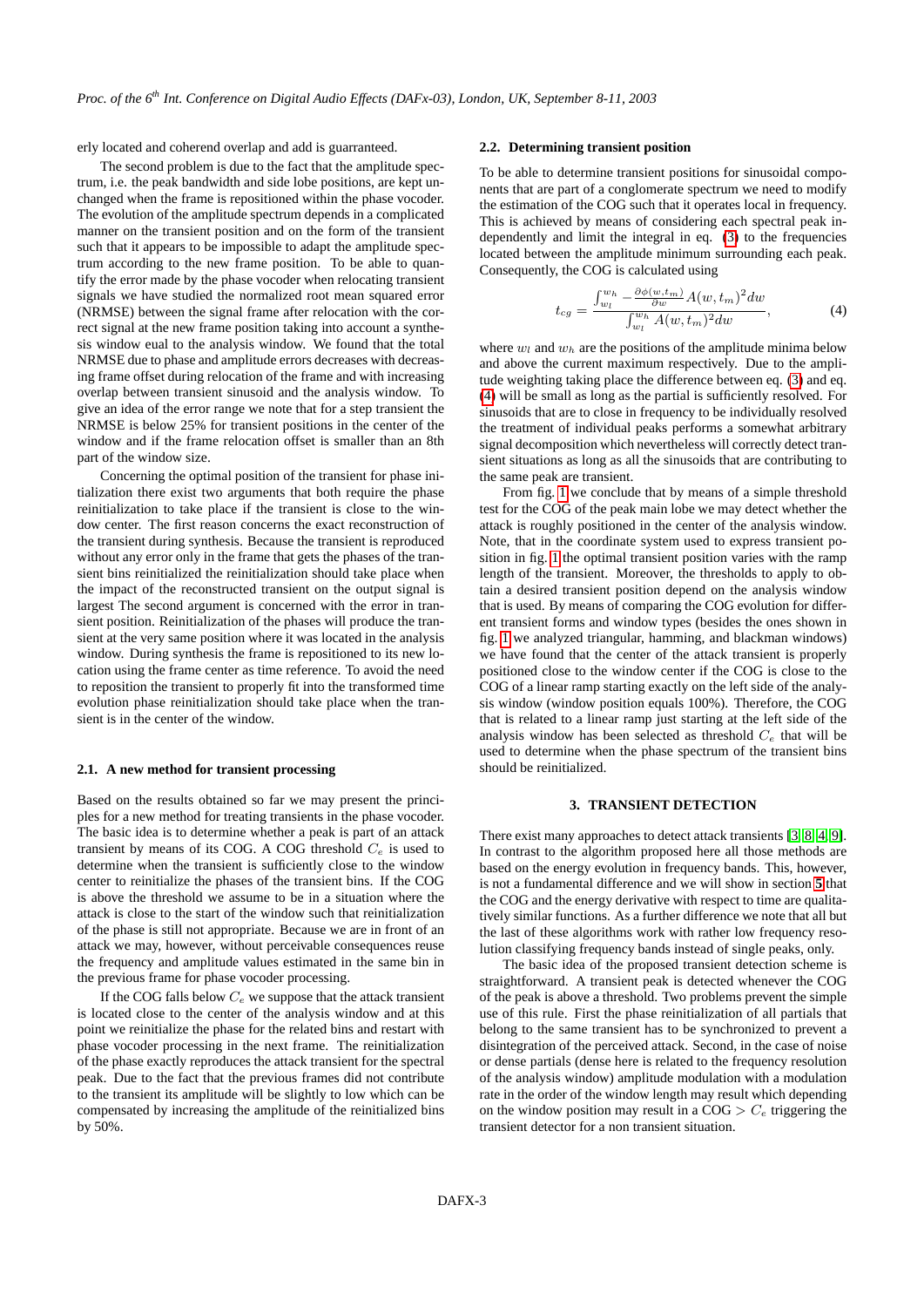First we consider the problem of noise and amplitude modulation. The detection of attack transients in case of dense collections of sinusoids is important from a perceptional point of view to correctly handle percussive sounds. The erroneous detection of attack transients in noisy regions, however, should be avoided because the artificial treatment of the phase in the pre-transient regions would result in subjectively perceivable changes of the sound characteristics.

In the following we will extend the deterministic transient model described above by means of a statistical model that treats the randomly occurring transient events that are due to modulations of dense sinusoids as a background transient process. The stationary background noise should be distinguished from singular events due to a change of sound characteristics or beginning of a new note. To achieve the statistical description we divide the spectrum into frequency bands with equal bandwidth and for each band estimate a statistical model that describes the probability of a transient peak using a short history of  $F<sub>h</sub>$  frames. To detect the singular transient events that are related to instrument onsets we compare this probability with the number of transient peaks in the last  $F_c$  frames. The statistical model is a simple binomial model describing the probability of a spectral peak to have COG  $> C_s = KC_e$  with  $K \geq 1$ . As will be shown later in the experimental evaluation of the algorithm an increase in  $K$  decreases the sensitivity of the algorithm and is the major means to control the robustness of the detection.

The number of independent events  $N$  of the statistical process is determined by the maximum number of peaks that may be contained in a frequency band. This is simply the bandwidth of the frequency bands divided by peak bandwidth according to the length of the analysis window and multiplied by the number of frames,  $F_c$  or  $F_h$  respectively. A further means to control the robustness of the detection is the confidence level required when testing for a change in transient probability between the frame history and the current frames. Using the formula for the variance for a binomial distribution with transient peak probability p

$$
\sigma^2 = p(1-p)N\tag{5}
$$

we want to select the transient probability such that it is consistent with the number of observed transient hits  $n$  in the frequency band within the range of  $G$  times the standard deviation of the mean value  $pN$ . Therefore, for p we require

$$
n = pN \pm G\sigma = pN \pm G\sqrt{p(1-p)N}.
$$
 (6)

where the plus and minus sign are used to determine the transient probability for the current frames and frame history, respectively. Solving for  $p$  we obtain

$$
p_c = \frac{G^2 N_c + 2n_c N_c - G\sqrt{N_c(G^2 N_c + 4n_c N_c - 4n_c^2)}}{2N_c(G^2 + N_c)} \tag{7}
$$

$$
p_h = \frac{G^2 N_h + 2n_h N_h + G\sqrt{N_h (G^2 N_h + 4n_h N_h - 4n_h^2)}}{2N_h (G^2 + N_h)}
$$
(8)

where  $N_x$  and  $n_x$  are the number of independent events and observed transient peaks in the frame history (for  $x = h$ ) and the current frames (for  $x = c$ ), respectively. An attack transient is detected if in any of the frequency bands the transient probability in the current frames  $p_c$  is larger than the transient probability in the frame history  $p_h$ .

After having detected an attack transient we want to assemble all the transient peaks into a single event. Until the end of the attack event is detected all peaks that have a COG above  $C_s$  are collected into a set of transient bins. This set is non contracting and bins stay in the set even if their COG falls below the threshold. The attack is finished when the spectral energy of the bins having a COG above  $C_e$  in the current frame is smaller than half the spectral energy contained in the set of bins marked as transient. In this case the phases of all bins in the transient set are reinitialized. The transient collection ensures that all parts of the same attack are reinitialized in the same frame such that no attack disintegration will take place.

#### **4. EXPERIMENTAL RESULTS**

<span id="page-3-0"></span>While the attack transient detector described above has been developed especially to work in the phase vocoder it can also be used as a stand alone tool for transient detection. To evaluate its performance we have applied it to a small data base of polyphonic and monophonic sounds introduced in [\[9\]](#page-5-9) and have compared our results with the results obtained when applying the transient detector presented in the same paper. The database contains a set of 17 hand labeled sound signals with a total of 305 attack transients. For the following experiments the history size to estimate the back ground transient probability has been fixed to contain all frames that are covered by the analysis window. Because the window step is the eights part of the window the history always contains  $F_h = 8$  frames. For estimating the actual transient probability we have experimented with  $F_c = 1$  and  $F_c = 2$ . Both settings provide similar results with slight advantage for  $F_c = 2$  which will be used in the following experiments.

There remain four user selectable parameters for the transient detector. The first one is the analysis window size. With respect to this parameter there exist contradicting demands because on one hand attack transients of sinusoids that mix with stationary sinusoids will not be correctly detected such that frequency resolution should be high and window size large. On the other hand we can not detect more than one broadband attack transient within a single window such that window size should be small. This is a variant of the well known time resolution/frequency resolution trade off for time frequency analysis. For evaluating the transient detector two experimental setups have been used. In the first experiment the same window size of 50ms has been applied to all signals in the database. While the application of the same window size for all sounds is certainly suboptimal, it allows us to compare with the results presented in [\[9\]](#page-5-9) which have been achieved with a single set of parameters, too. In the second setup which is closer to practical applications we choose for each sound and parameter  $K$  the optimal window size out of the set [35ms, 45ms, 50ms, 55ms] by determining the window size that obtains the largest number of correct transient hits.

The second parameter is the threshold factor  $K$ . A simple theoretical investigation shows that for the noise free case the maximum COG normalized by the analysis window is 0.5 and for maximum robustness  $C_s$  should be close to this value. Due to background noise or preceding notes, however, part of the transient may be covered in real signals such that the maximum value of the observed COG will generally be lower than 0.5. As shown in section **[5](#page-4-0)** the COG has a close relation to the energy derivative and we may understand the parameter  $C_s$  (or  $K$ ) to control the jump in energy that is required for a transient to be detected. Therefore,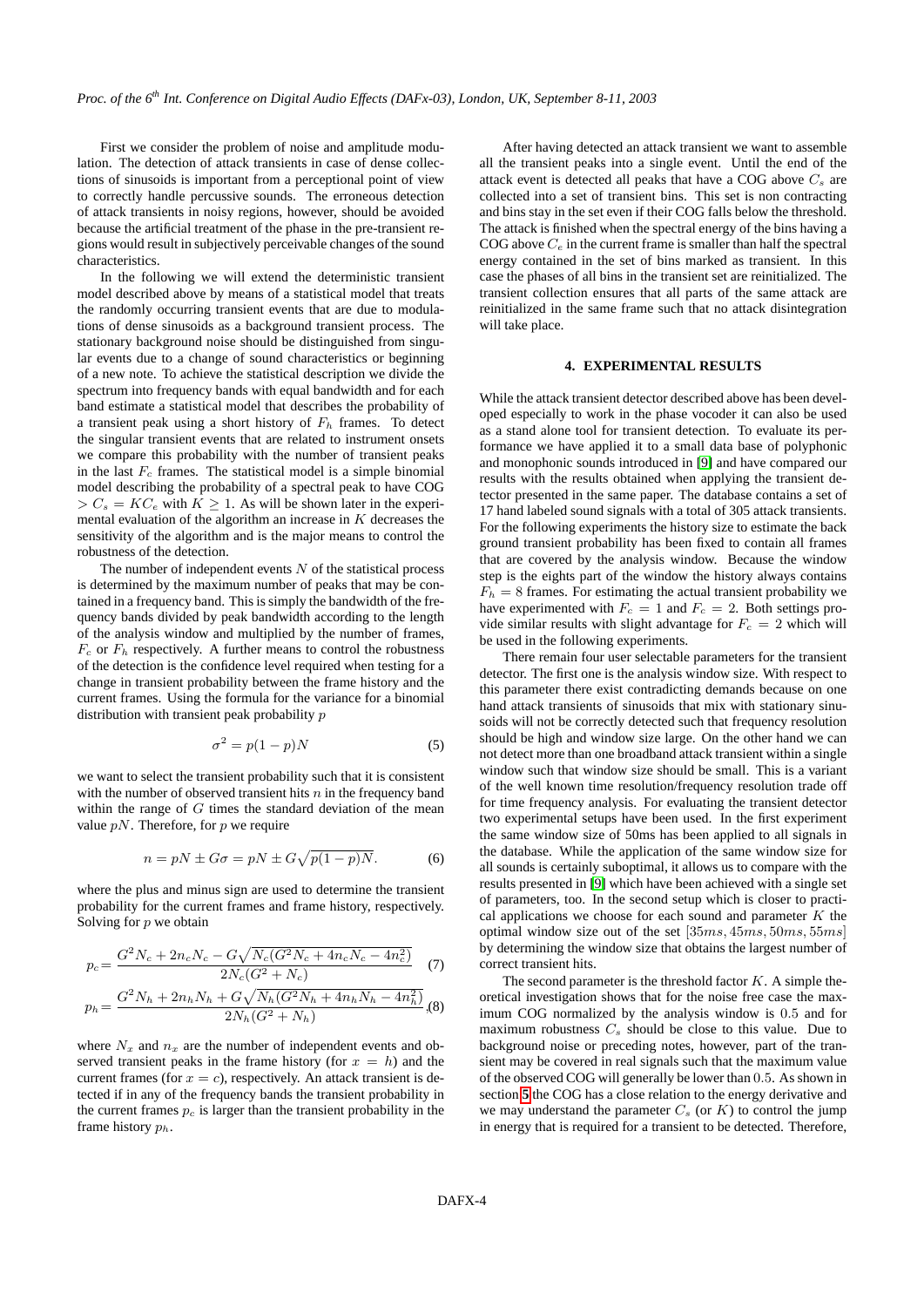

<span id="page-4-1"></span>Figure 2: *Comparison of relation between correct and false transients for frequency bands of bandwidth 1500Hz. The proposed algorithm with window size 50ms and different confidence factors* G *(left) and a fixed confidence factor* G = 2 *together with the optimal window for each sound and threshold*  $C_S$  (right) is compared to the results presented in [\[9\]](#page-5-9) (dash dotted).

the parameter  $K$  is a natural means to control the sensitivity of the detection algorithm.

The third parameter is the bandwidth of the frequency bands that are used to obtain the statistical model for background transient activity. By increasing the bandwidth we increase the reliability of the transient probability estimation, however, at the same time we increase the number of bins that have to be affected by a transient event to trigger the transient detector. For the experiments in the following we tried bandwidths ranging from 1100Hz to 4400Hz which may appear to be rather broad, however, given a frequency resolution of about 70-110Hz (hanning window) this results in about 10-60 independent events per frame and band. In our experiments the results did change only weakly with the bandwidth with a slight optimum for a bandwidth of 1500Hz. Therefore, we have fixed the bandwidth to this value for the discussion of the experimental results presented here.

The last parameter is the variance factor  $G$  that is used to control the confidence in detecting a change in transient probability. G has been varied in the range  $[1.5, 3.5]$ .

Depicted in fig. [2](#page-4-1) are the relations between good versus bad transient detections for all the sounds in the data base and for K ranging from 1 up to 4.3. For the experimental investigation a transient is considered correctly detected if the hand labeled transient is no further then 10ms away from the region detected as transient by means of the algorithm. All other detections are counted as false. Good and false detections are expressed in % of the number of true transients. In the left part of fig. [2](#page-4-1) we compare the results for four different values of  $G = [1.5, 2, 2.5, 3]$ . Generally, for  $K = 1$  the number of correct detections is close to 100%, however, the number of false detections is much larger than 100% and we are outside the region displayed. Increasing  $K$  reduces the number of false detections first with a nearly stable amount of correct detections. Above a certain value of  $K$  the number of correct detections falls approximately linearly with the number of false detections. Close investigation of the results shown in fig. [2](#page-4-1) reveal that the curves for all values of G that have been used are

nearly superimposed, however, for a larger  $G$  a smaller value of  $K$ is required to achieve the same result. Therefore, it appears to be sufficient to fix  $G$  and provide only  $K$  as a user selectable parameter to control the algorithm. The possibility to exchange  $K$  and  $G$  is obviously limited because for very large  $G$  even switching all bins to transient will not provide sufficient confidence. From the experiments conducted so far it appears that  $G = 2$  is a reasonable setting to fix G. In the right part of fig. [2](#page-4-1) we used  $G = 2$  and searched to find the window that maximizes the number of correct transient hits for each value  $K$  and for each sound. As shown in the figure the relation between correct and false detections does improve slightly when using the optimal window.

Comparing the results to the once obtained in [\[9\]](#page-5-9) we conclude that for the new algorithm the number of false detections to accept to achieve a certain level of correct detections is considerably lower, which demonstrates its superior performance.

## **5. RELATION TO OTHER ALGORITHMS**

<span id="page-4-0"></span>As mentioned above transient detection algorithms are usually making their decisions based on the time evolution of the signal energy. In the following we show that the COG is closely related to the change of energy with time. From the theory of reassignment we know that the group delay is equal to

<span id="page-4-2"></span>
$$
-\frac{\partial}{\partial w}\phi(w,t_m) = -\operatorname{real} \frac{\overline{S_h(w,t_m)} S_{hT}(w,t_m)}{|S_h(w,t_m)|^2} \qquad (9)
$$

where  $S_h(w,.)$  and  $S_{hT}(w,.)$  are the Fourier transforms of the signal s using the windows h and  $h_T$  centered at position  $t_m$ . The window  $h_T$  is obtained from the analysis window h by multiplication with a time ramp having its origin in  $t_m$ . If we calculate the derivative of the spectral energy  $|S_h(w, t_m)|^2$  with respect to window position  $t_m$  and normalize the derivative by the spectral